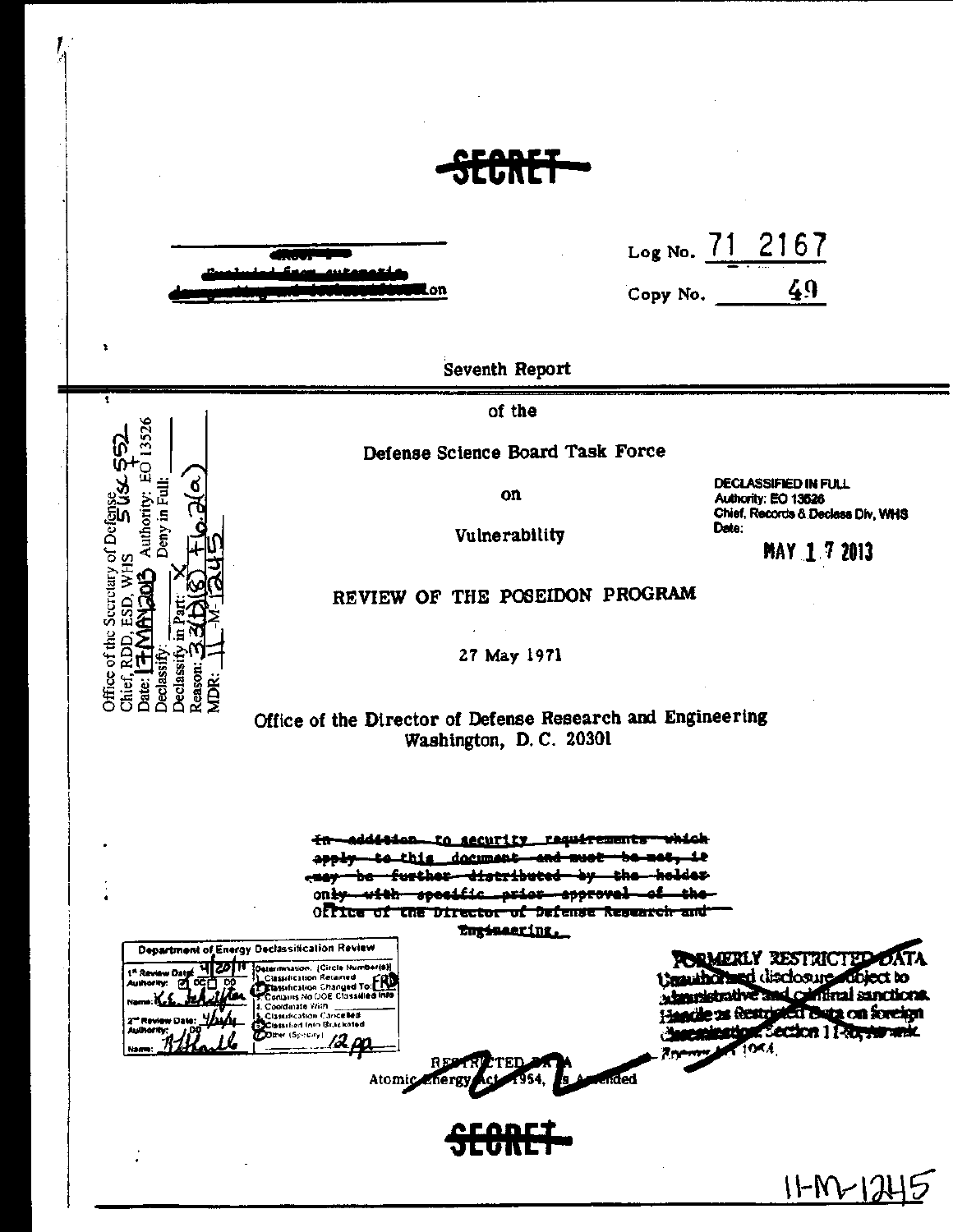

Seventh Report

of the

Defense Science Board Task Force

on

Vulnerability

REVIEW OF THE POSEIDON PROGRAM

27 May 1971

### Office of the Director of Defense Research and Engineering Washington, D.C. 20301

This document contains information affecting the national defense of the United States within the meaning of the Empioneer Laws, Title 18, U.S.C., Sections 793-200-904. The transmission or these evaluation of its contenuous any masser to an unauthorized person is prohibited by law.

> DECLASSIFIED IN FULL Authority: EO 13526 Chief, Records & Declass Div, WHS Date:

MAY 172013

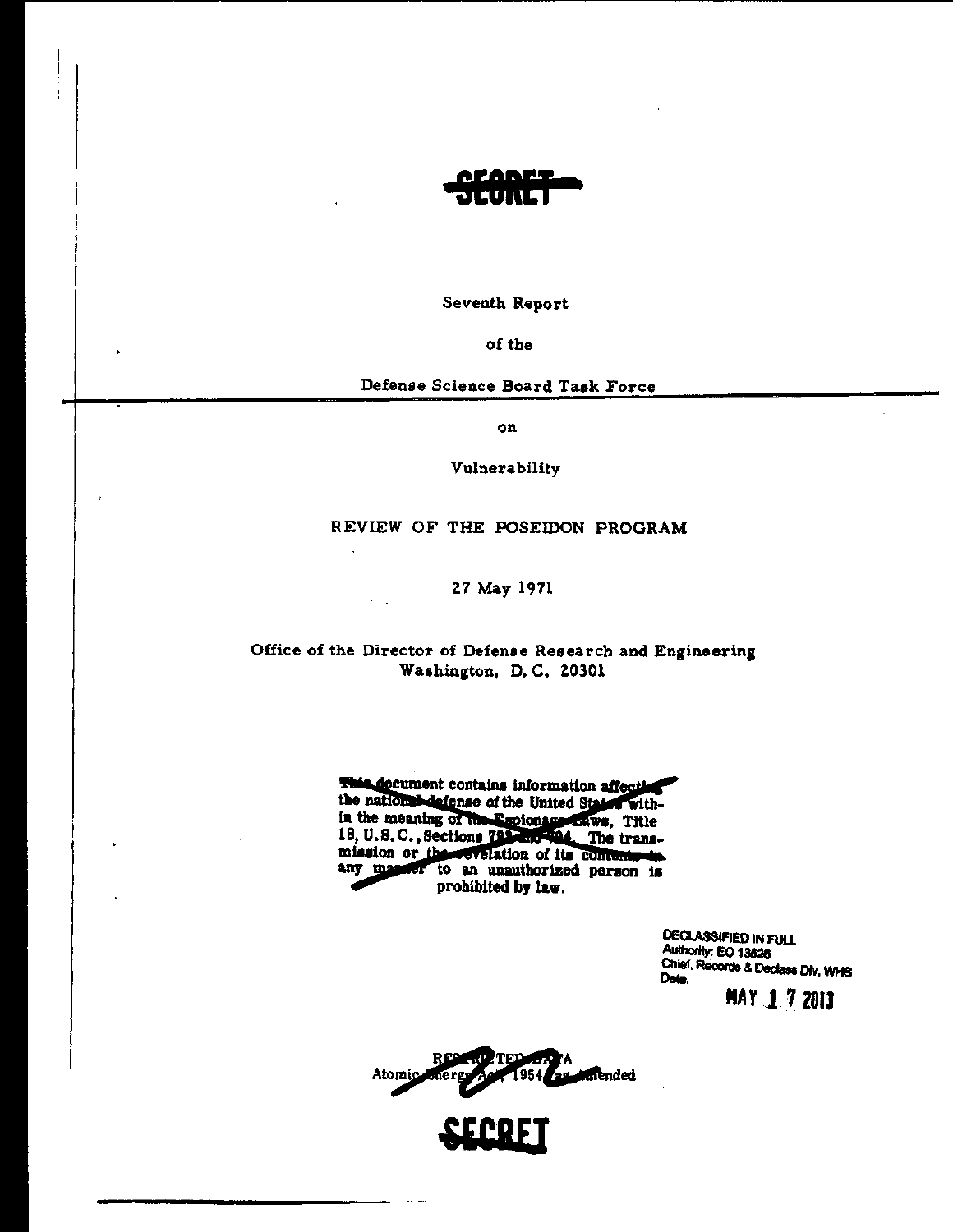### MEMBERSHIP

### DSB Vulnerability Task Force

### Members:

Dr. Harold P. Smith, Jr., Chairman

Dr. Thomas B. Cook, Jr. Dr. James W. Easley Professor David T. Griggs Dr. Albert L. Latter Dr. Richard Latter Dr. William G. McMillan Dr. John H. Nuckolls

Consultants:

Dr. Thomas M. Burford Dr. William J. Karzas Dr. Ernest A. Martinelli Dr. Victor A. J. van Lint

ODDR&E Representatives:

Dr. Roland F. Herbst, Deputy Director (Strategic and Space Systems) Mr. George R. Barse, Staff Liaison Mr. Clifford E. McLain, Staff Liaison

### Recorder:

Lt. Col. Carl F. Porter, USAF

Page determined to be Unclassified ReVIewed Chief. ROD. WHS 1AW EO 13526, Section 3.5 (Jate:

FTAY 17 2013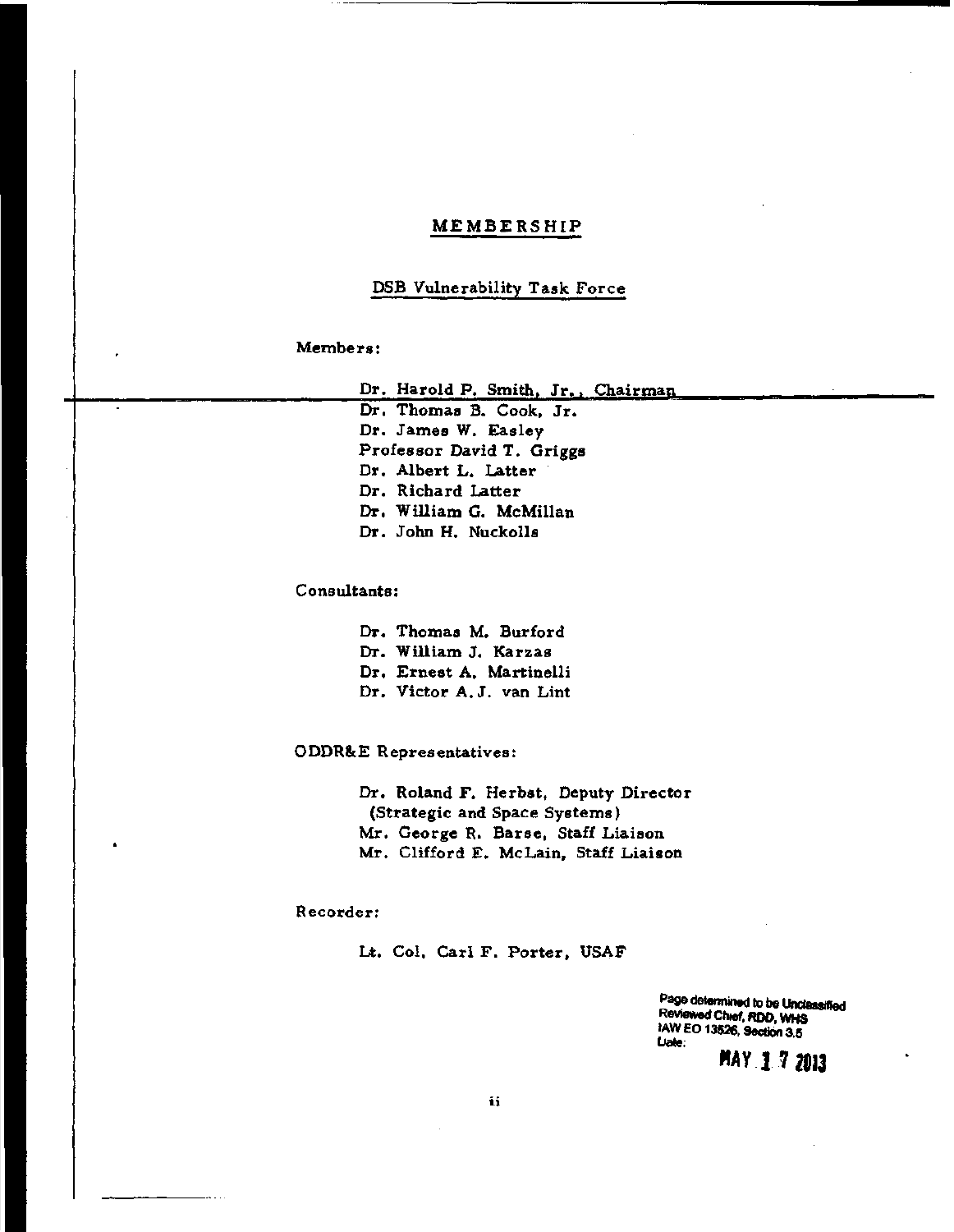

OFfiCE Of THE DIRECTOR OF DEFENSE RESEARCH AND ENGINEERING WASHINGTON. D. C. 20301

17 June 1971

### TO: THE SECRETARY OF DEFENSE

THROUGH: THE DIRECTOR OF DEFENSE RESEARCH AND ENGINEERING

The enclosed report is the seventh to be submitted by the Vulnerability Task Force of the Defense Science Board. The report presents a number of conclusions and recommendations regarding the vulnerability of the Poseidon missile to nuclear weapons effects and identifies some questions for further study. We understand that cognizant elements of the Navy and the OSD have already taken note of this report and are responding to it.

d G. Japi

Chairman Defense Science Board

Page determined to be Unclassified Reviewed ChIef. ROD. WHs **IAW EO 13526. Section 3.5** 

*"AY* J 7 2013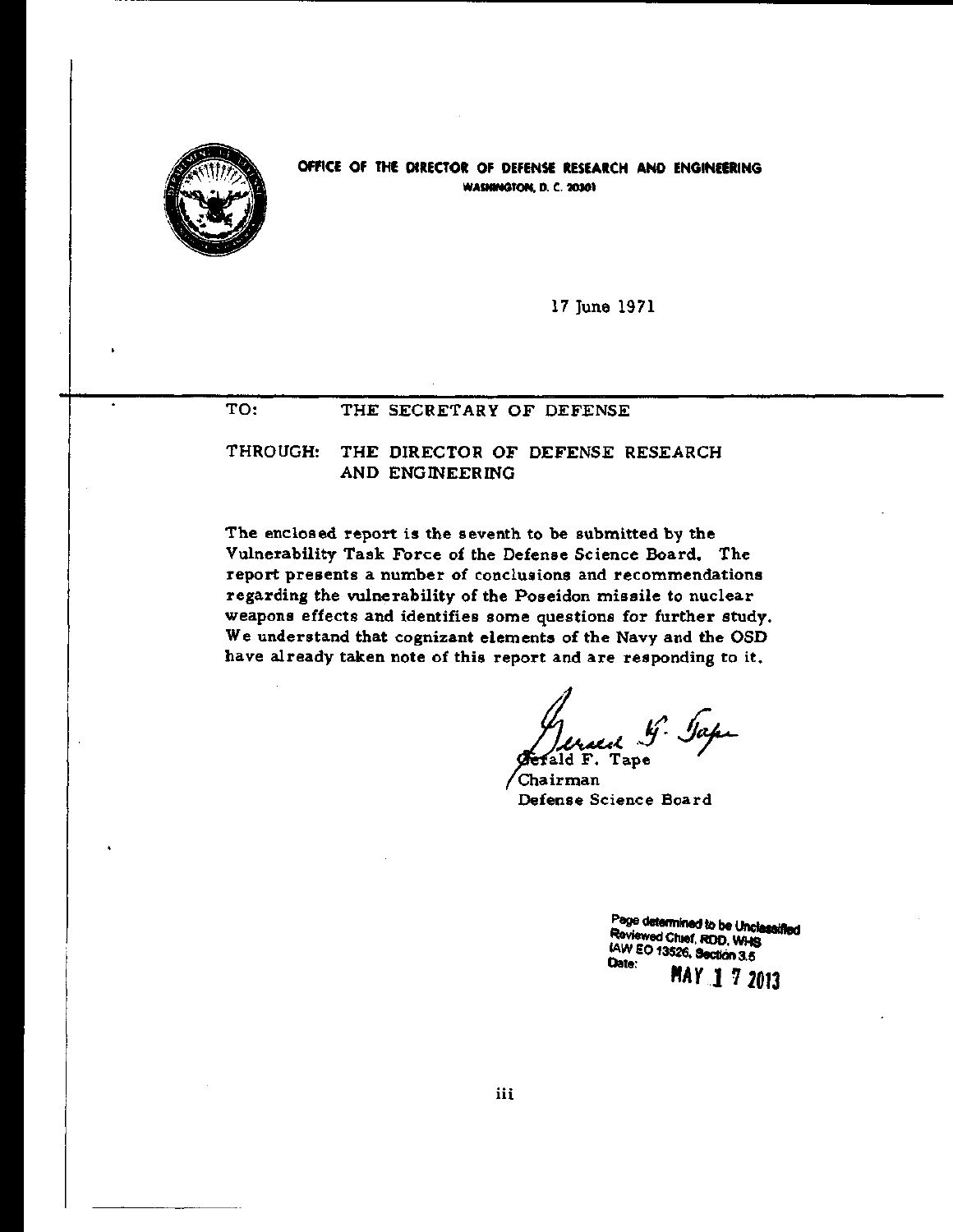

OFFICE OF THE DIRECTOR OF DEFENSE RESEARCH AND ENGINEERING WASHINGTON. D. C. 20301

Z7 May 1971

### MEMORANDUM FOR CHAIRMAN. DEFENSE SCIENCE BOARD

SUBJECT: Review of Poseidon Missile Vulnerability

The vulnerability Task Force met on October 9 and 10, 1970 at the Lockheed Sunnyvale facility to review the in-flight, nuclear survivability of the Poseidon missile. Less formal meetings with various contractor personnel followed and have culminated in the attached report. Our recommendations and conclusions are highlighted throughout the text and are summarized in the first section of the report.

Harold P. Smith, Jr. Chairman, Vulnerability Task Force

Page determined to be Undassified ReYieWed Chief, RDD, WHS lAW EO 13526, Section 3.5 lJete: **MAY.l 7** 2113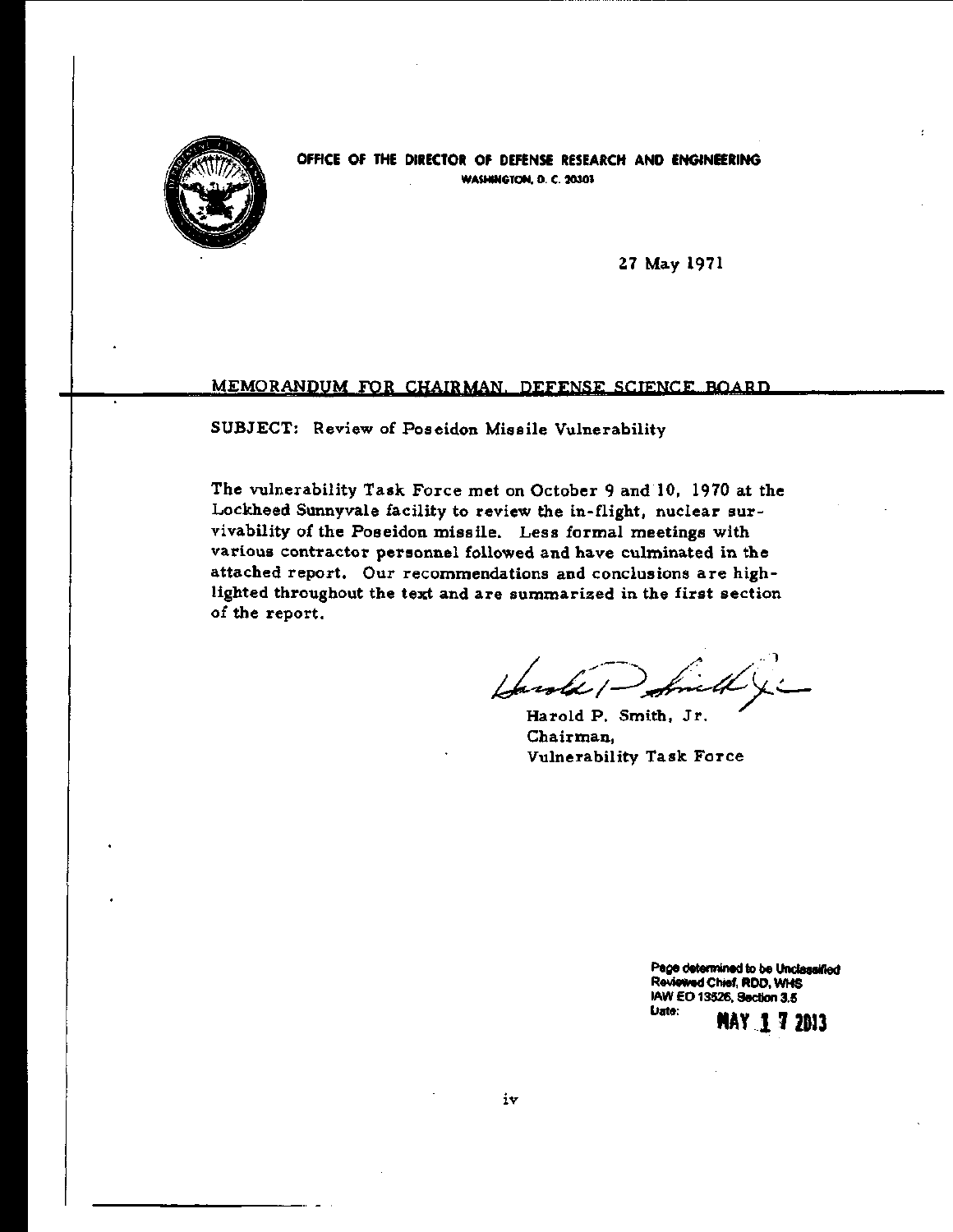

### INTRODUCTION AND SUMMARY

The Vulnerability Task Force met on October 9 and 10, 1910 at the Lockheed Sunnyvale facility to review the in-flight, nuclear survivability of the Poseidon missile. We report here our findings with recommendations and conclusions highlighted throughout the text.

Within the constraints of a two-day review, we were impressed by the thoroughness and sophistication demonstrated by the SSPO (StrategiC <del>Systems Project Office) and its associated contractors. In general, the </u></del> program is adequate, but we note in the first section, "A Mature Technology," that our inability to discern major weaknesses is as easily attributable to the maturation of the field of nuclear effects as to a truly survivable missile. Clearly, continued testing of the missile system and components is required to validate its survivability. In particular, we call for establishment of a program of "wartime reliability" comparable to that associated with certification of the ability of the missile to perform adequately in the present benign environments.

We extended our review of the missile system to include the Mark 3 re-entry vehicle. Here, the major concern is the effect of internal EMP (electromagnetic pulse) which is the antithesis of a mature technology. It is clear that considerable increases in theoretical and experimental sophistication will be necessary to assess correctly this effect.

We would like to express our appreciation to our hosts. SSPO and the Lockheed Corporation management, for their hospitality and willingness to review in detail the many aspects of this program with which we were either unfamiliar or, more likely. that had escaped our memory.

> DECLASSIFIED IN FULL Authority: EO 13526 Chief, Records & 0ecIass DIv. WHS Date:

> > **flAY 172813**

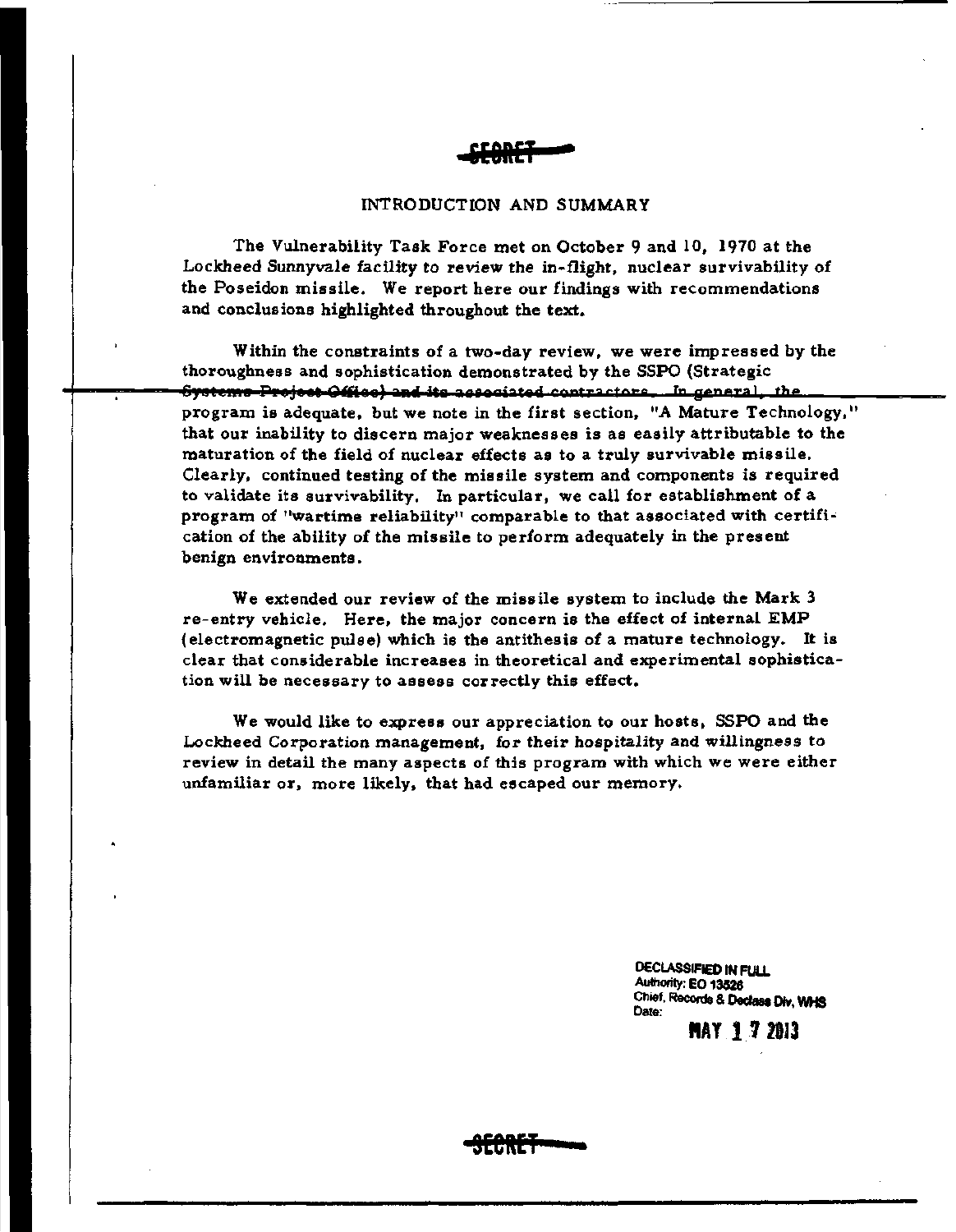**NAV 1.4(a),(h)**<br>CREI OSD 3.3(b)(8)

### A MATURE TECHNOLOGY

Our review of Poseidon in-flight vulnerability indicated that hardening of missiles to the effects of nuclear explosions at distances where the vacuum x-ray fluence is of the order of state accomplished on a production-line basis. Such hardening is no longer merely a laboratory science; it is a mature technology. The major problem is not development of production-line techniques for achieving reliable hardening, but rather development of testing procedures to establish. with adequate confidence, that the required design levels have been attained and that they will remain throughout the lifetime of the system. Clearly, the Poseidon program has had the benefit of extensive knowledge of nuclear effects and appears to have woven successfully this knowledge into the production design. Two examples to demonstrate our conclusion are given belpw.

EMP Shielding - Laboratory scientists and engineers have long known how to shield sensitive instruments from radio frequency interference. Essentially, the laboratory approach calls for careful engineering design and practice, coupled with component and. eventually. full scale system testing. These basic features have been observed in the Poseidon program and have culminated in an almost perfect series of EMP simulation tests

This, combined with North Star and additional EMP simulation data, should provide an adequate measure of the safety margin. Clearly, if that margin is small. circumvention should be implemented. Until the margin is known, implementation of circumvention must be seriously considered.

Ionizing Radiation - There appears to be a difference in the sensitivity to ionizing radiation of the preamplifiers of the guidance (MIT Instrumentation Laboratory) system versus those of the control (Lockheed) system. This inconsistency is resolved through the incorporation of preamplifiers that are considerably superior to those we have reviewed in past meetings. The amplifiers associated with the control system translate the electrical

\*Albuquerque Los Alamos Electromagnetic Compatability Simulator

DECLASSIFIED IN PART AuthorIty: EO 13526 Chief, Records & Decises Div, WHIS Date: **flAY 1 7 ZD13** 

2

**[EGAET**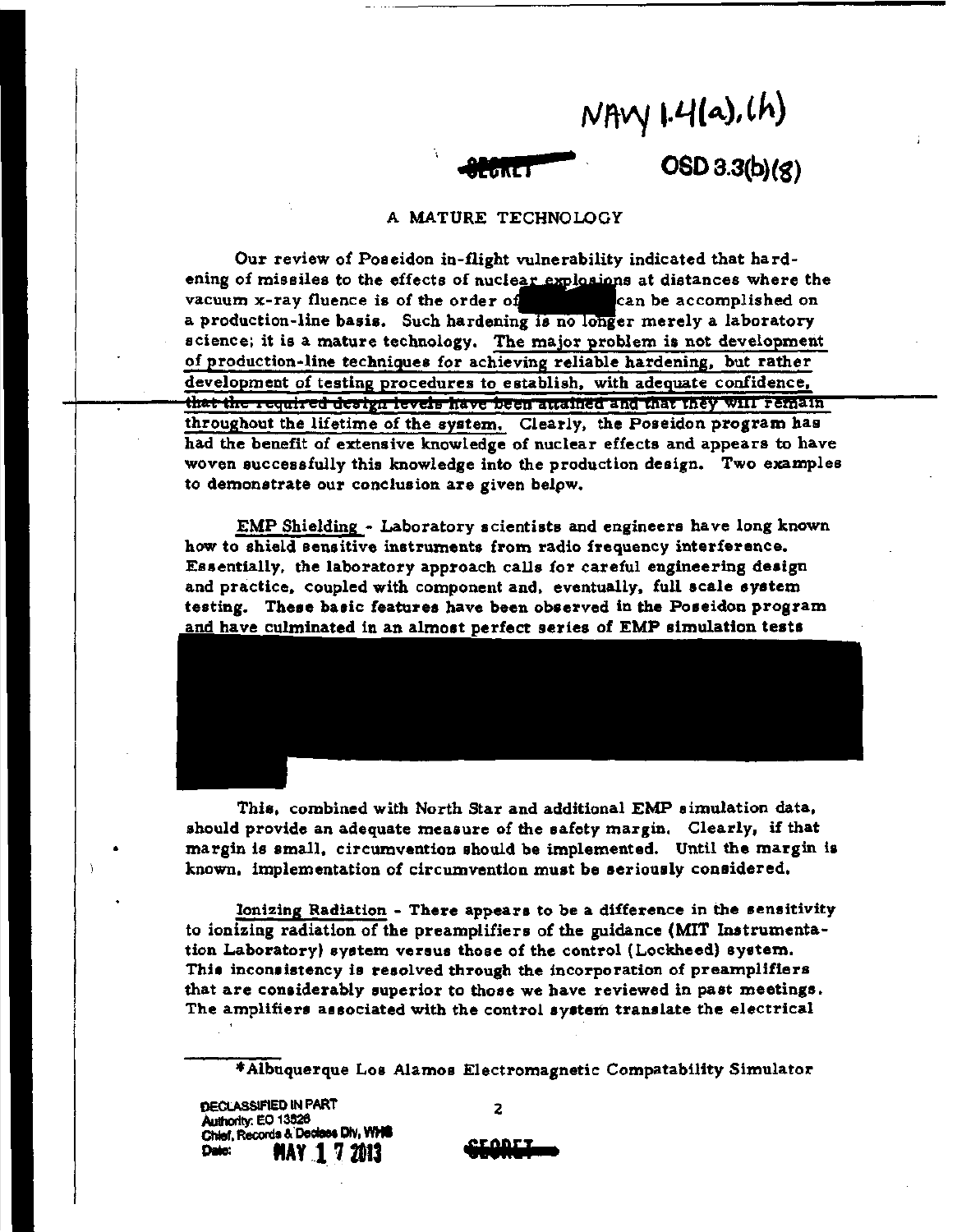# *NAVY /·4{a),Ut)*   $OSD 3.3(b)(6)$





It should be noted that there was some confusion concerning the capabilities of various ionizing radiation simulators. but it does not appear to be serious. There is a further concern associated with the performance of circumvention detectors to pulses of ionization that exceed the integration time of important electronic circuits. We have asked the Navy to examine these areas and to relay their findings. informally, to interested members of the Task Force.

Although the Task Force commends SSPO on its in-flight hardening program. this cannot be interpreted to mean that there are no in-flight vulnerabilities. Rather. the technology of hardening to in-flight nuclear effects has advanced to the point where a two-day program review by a panel not intimately associated with the program can no longer find major flaws by simple analyses based on first principles. There could indeed be serious flaws in the designs and tests. but since the Poseidon program has attempted --with considerable success--to incorporate most aspects of a mature technology. flaws that may exist lie deeper than our investigation has been able . to probe.

> DECLASSIFIED IN PART Authority: EO 13526 Chief, Records & Declass DIY, WHS Date: **MAY 17 2013**

**ifeKEI**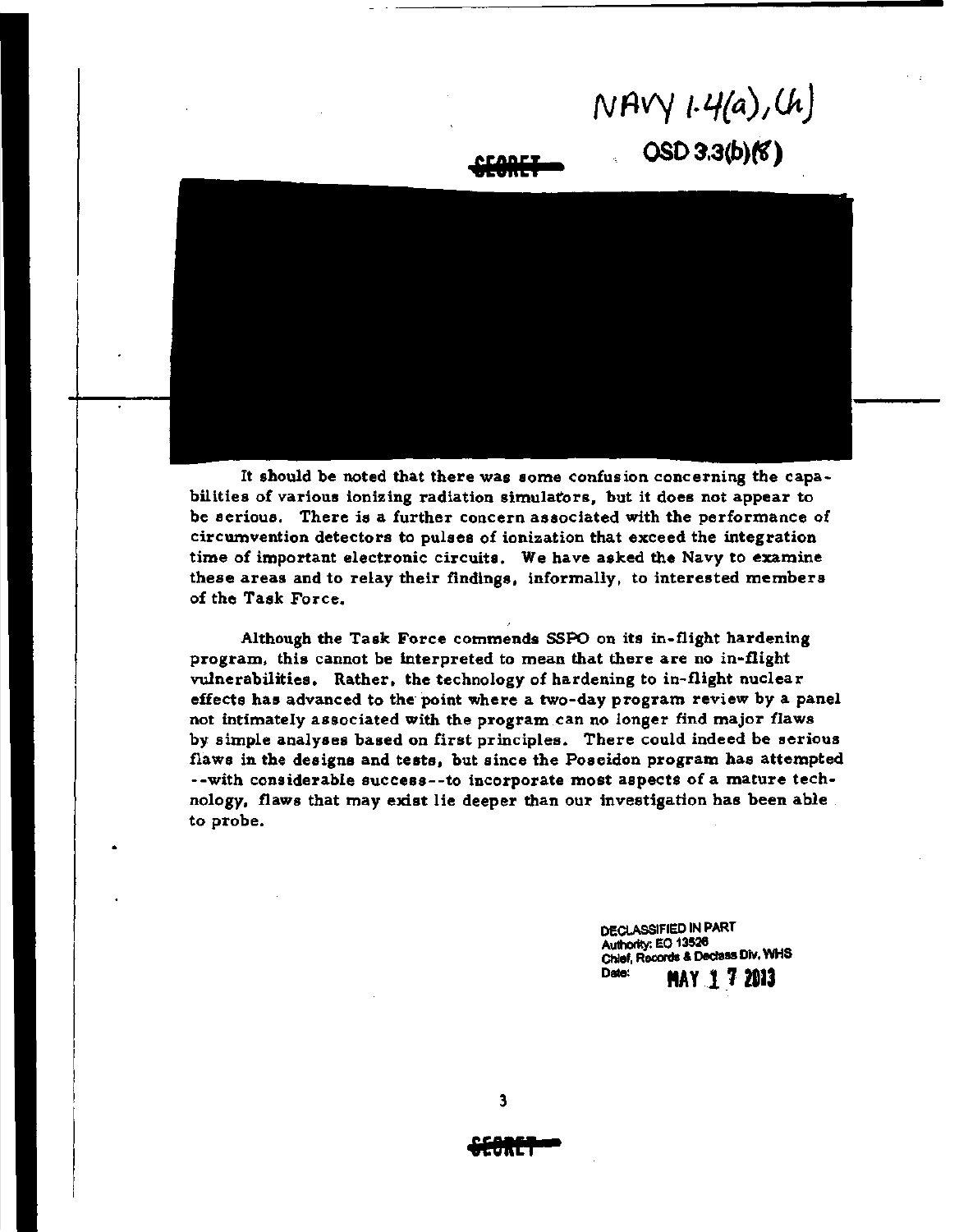

### WARTIME RELIABILITY

The Poseidon program does not view survivability in the same manner as flight reliability. Whereas considerable planning has already been made to provide for continued flight testing of Poseidon missiles throughout their period in the inventory, very little planning has been undertaken to describe a test program to assess the continued capability of Poseidon to survive nuclear environments. In short, there is a clear program to insure peacetime reliability, but only a diffuse program to insure wartime reliability. Consider, for example, continued EMP simulation of the entire missile and. upper stages in facilities such as ALECS. The tests to date, as noted above, have been successful, but they have been conducted on only one missile, and that missile was a Hangar Queen. No other missiles have been subjected to such testing. There is one more test planned, but it is not clear whether this will involve a new missile or the Hangar Queen. We recommend that a definite program be established to subject periodically inventory missiles to EMF environments. We certainly recommend that a new missile be chosen for the forthcoming ALECS tests.

The example represents a worst case. In other areas of nuclear effects vulnerability, the Navy expressed a clear intention to continue testing its production and inventory missiles. However. it was also clear that these programs are in a very formative stage. There are no precise numbers or dollars behind them. Consequently, we recommend that these programs be formulated and budgeted in detail. For example, in the area of ionization effects, a realistic and moderate confidence program to insure reliability would include threat level testing of the entire Poseidon "Bus" (i. e., guidance, flight control, and deployment modules located forward of the third stage engines) on a one-per-year basis. The AURORA facility appears adequate for this task.

> DECLASSIFIED IN FUll Authority: EO 13526 Chief, Records & Declass Div. WHS

> > *MAYI* 72013·

**.ORS**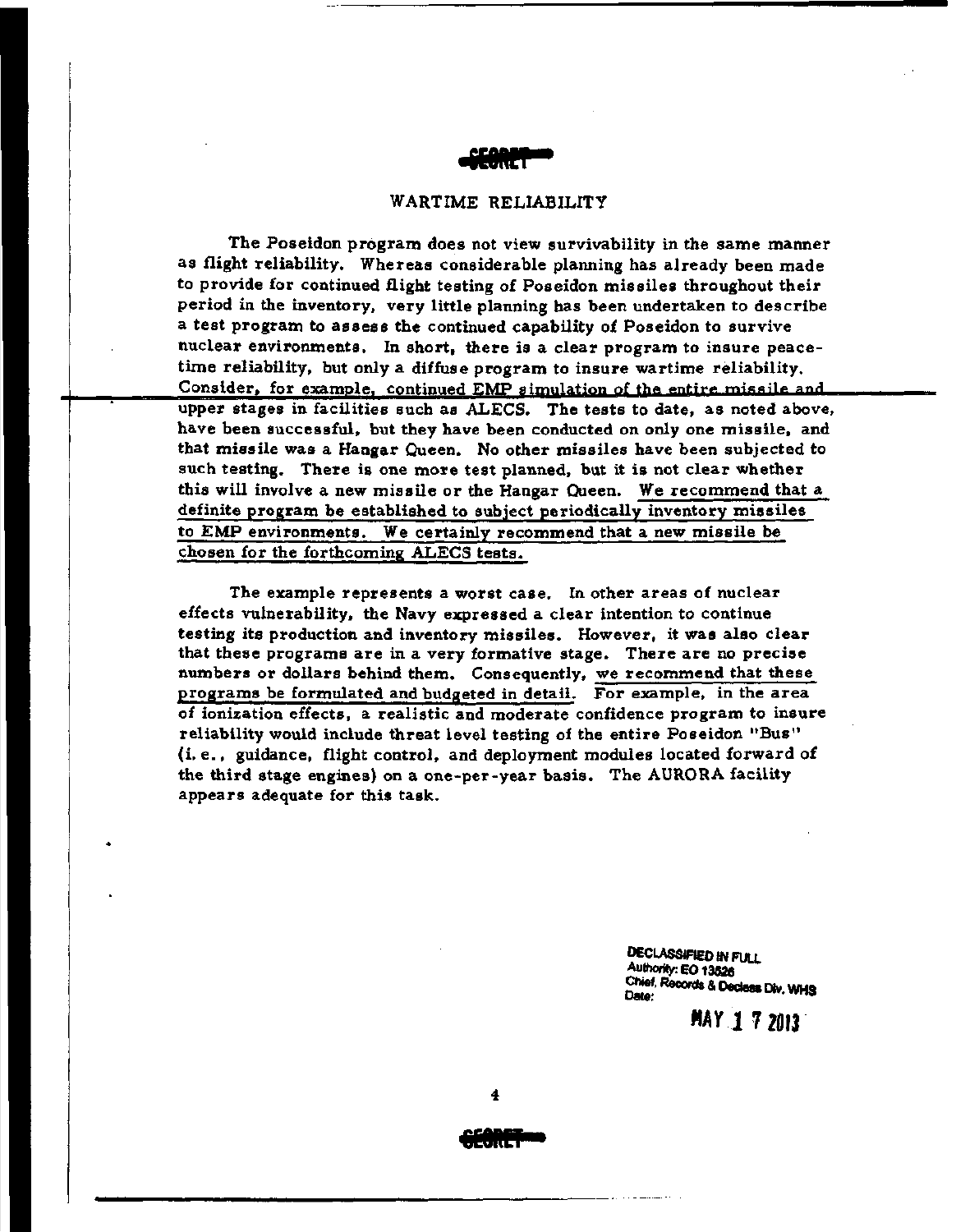## **OSD** Section  $6.2$  (a)

 $NAVY$  1.4(a), (h) OSD 3.3(b)(8)

VULNERABILITY OF THE MARK 3 RE-ENTRY VEHICLE (RV)

The Mark 3 RV has been designed, built, and tested to withstand the nuclear environment associated with This particular hardness level was chosen to insure that the Soviets will have to expend at least one interceptor for each attacking RV. We describe below our initial review of the Mark 3 with respect to this criterion.



Because of our concern, some members of the Task Force participated following the Sunnyvale meeting, in an informal review with the Sandia Laboratories and Lawrence Radiation Laboratory of the research being conducted to improve the understanding of the IEMP situation. Calculations are being made to predict the cable currents that would be produced by threat fluxes on an actual Mark 3. The greatest uncertainty in these calculations is the conductivity created in the cable insulation. (The higher this conductivity, the greater the "shorting" of the currents, and the less severe is the problem.) Present best estimates of the conductivity are inconclusive: the predicted bridge wire currents are neither so small as to be negligible nor so large as to be clearly a killing mechanism. At the moment we can do little more than to urge that calculations and laboratory experiments be continued and that the Mark 3 design team consider engineering methods to deal with the excess currents should a retrofit prove necessary. For future systems, coaxial cables rather than the flat twin conductors should be incorporated.



**DECLASSIFIED IN PART** Authority: EO 13526 Chief, Records & Declass Div, WHS Date: **MAY 1 7 2013** 

<u>econct</u>

5

**RMERLY RESTRICTED DATA** ed disclosus subject to anative 1 **Expiral sanctions**, **Kied Director** ioreton, n. Section 114b. APT Ferry AG 1954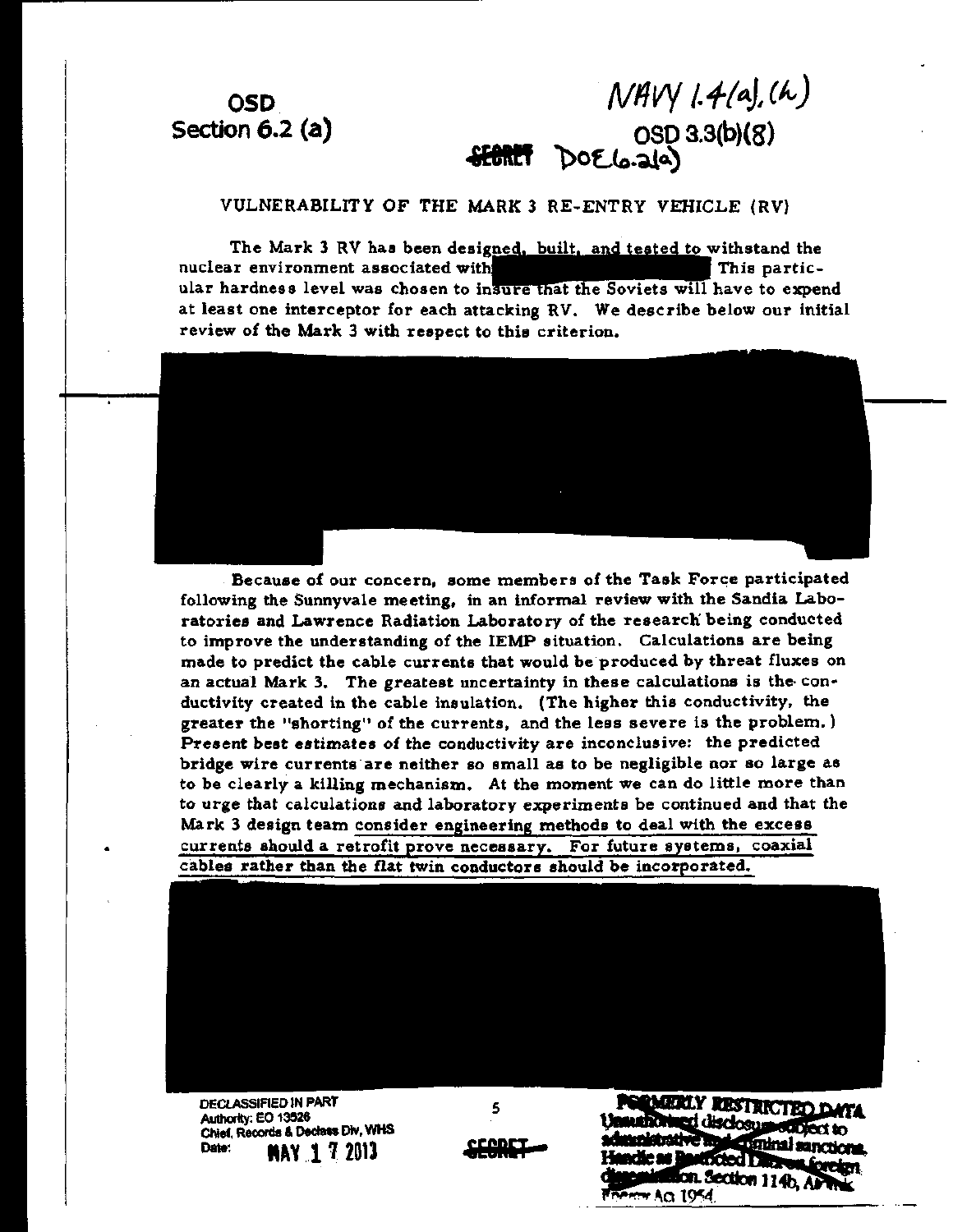NAVY 1.4 (a), (h)

**SECRET** 

We investigated the arming, fuzing and firing (AF&F) subsystems in reasonable detail. In addition to the

OSD 3.3(b)(8)

DECLASSIFIED IN PART Authority: EO 13526<br>Chief, Records & Declase Div, WHS **MAY 172013** Date:



6